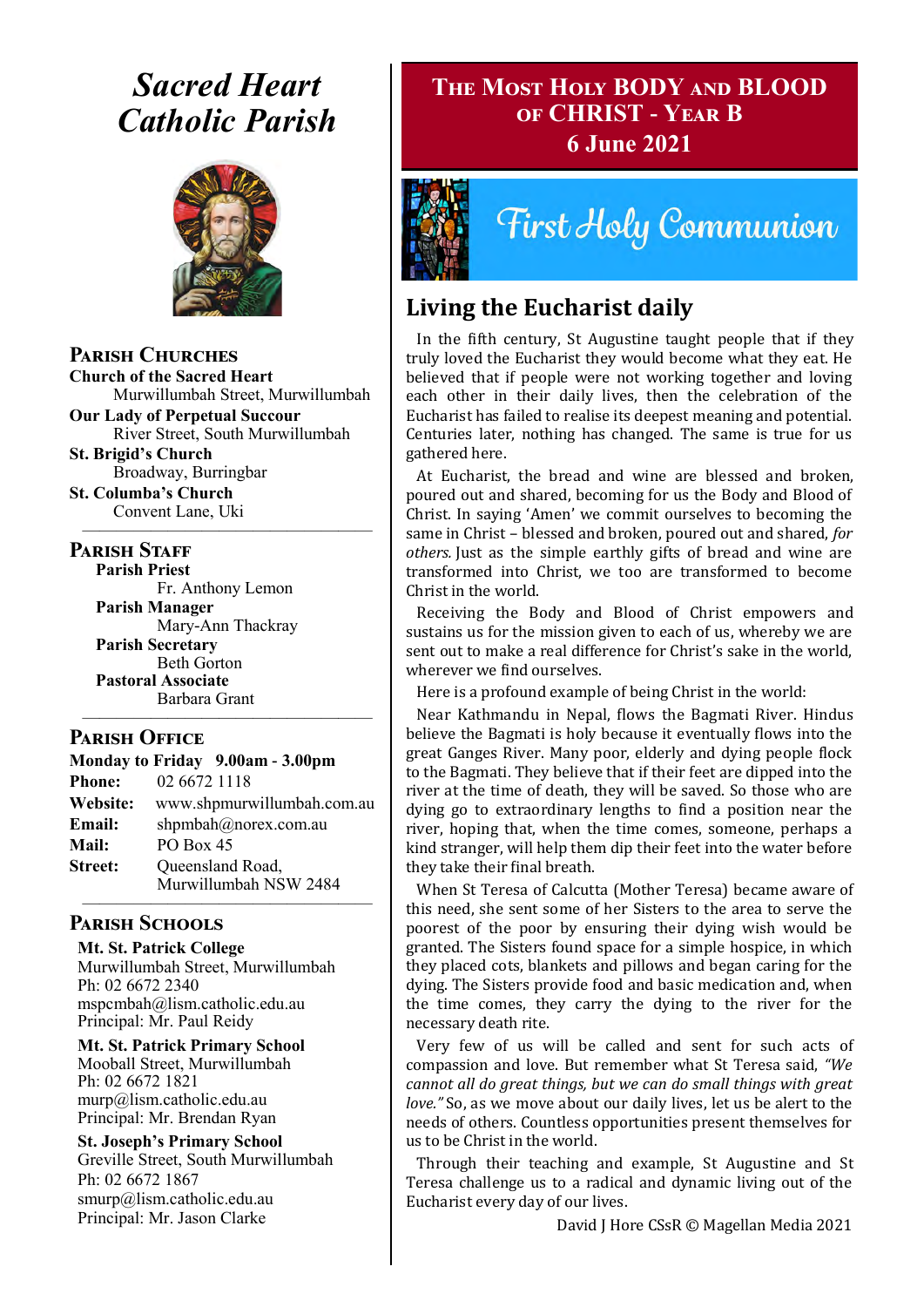# This week in the Parish 6-13 June

| Sunday 6    | THE MOST HOLY BODY AND BLOOD OF CHRIST<br>- Year B<br>8:00 am - Mass<br>10:00 am - Mass - FIRST HOLY COMMUNION            |
|-------------|---------------------------------------------------------------------------------------------------------------------------|
| Monday 7    | 9:00 am - Rosary & Prayers (see note below)                                                                               |
| Tuesday 8   | NO Mass today                                                                                                             |
| Wednesday 9 | 5:30 pm - Mass                                                                                                            |
| Thursday 10 | 8:15 am - Mass<br>9:00 am - Legion of Mary - South Meeting Room                                                           |
| Friday 11   | The Most SACRED HEART of Jesus<br>10:00 am - Mass (Please note change of time)<br>1:00 pm - Requiem Mass for Colleen Hood |
| Saturday 12 | The Immaculate Heart of the Blessed Virgin Mary<br>6:00 pm - Vigil Mass                                                   |
| Sunday 13   | 11TH SUNDAY IN ORDINARY TIME - Year B<br>8:00 am - Mass<br>10:00 am - Mass                                                |



#### **Seating in the Church**

Please remember to turn over the small **'Please Sit Here'** card where you sit in the church during Mass. This tells the volunteer cleaners where someone has been sitting during Mass.

### **Reconciliation**

Saturday : 5.30pm - 5.50pm Sunday: 7.30am - 7.50am

**Rosary & Prayers** for God's Precious Infants and the Unborn Child - Monday 7 June - 9am - Sacred Heart Church Prayer Chapel.

Pregnancy Help Line: 1300 139 313



# **BAPTISM**:

Please welcome  **Willow Alexandra Betcke** to our faith community.

# **Please Pray For:**

### **Recently Deceased:**

Colleen Hood, Allan Halliwell, John Dynan, Pattie McDonald, Abramo Zambelli.

### **Anniversaries:**

Jeremiah Joseph Doyle (First Bishop of Lismore), Peter Laffranchi, Raymond Cook, Doris Connolly.

### **Those Who Are Sick:**

Margaret Flannery, Marg Ellem, James Wallace, Donna Lee Pearson.

*Readings for today and next Sunday:*  **The Most Holy BODY and BLOOD of CHRIST**  Ex 24:3-8; Heb 9:11-15; Mk 14:12-16, 22-26

**11th Sunday in Ordinary Time - Year B**  Ezek 17:22-24; 2 Cor 5:6-10; Mk 4:26-34

## **Reading Roster:**

**Reading Roster - 11 Sunday in Ordinary Time 6pm Vigil:** Barbara Brodbeck **Sunday 8am:** Bernard Nolan **Sunday 10am:** Lorraine Green



### **Most Sacred Heart of Jesus**

This feast, celebrated next Friday, recalls the mystery of God who is love, and honours the heart of Jesus as the source and centre of the incarnate love of God.

### **Immaculate Heart of Mary**

Celebrated next Saturday, this is a memorial which follows the feast of the Sacred Heart of Jesus and reflects on the single mindedness with which Mary loved God and the disciples and devoted herself wholeheartedly to the saving work of her Son.



### **Catholic Men's Group**

June morning tea Wed 16 June - 10:00 am -Cafe 81, Golden Links Dr. Enquiries: Alex Lever 0458 817 021

# **Catholic Women's Group**

June luncheon Friday 18 June - 12 noon - Murwillumbah Golf Club Enquiries: Helen Larkin 6672 5647 Barbara Cook 6672 3377

# **Parish Picnic Cram's Farm Picnic Grounds Sunday 20 June from 11:30 am**

Undercover area with picnic tables, BBQ's available. BYO: Food, Drinks, Thermos, Water, Chairs. Bring the family and enjoy a day of winter sunshine. Enquiries: Helen Larkin 6672 5647

**Hope To See You There!**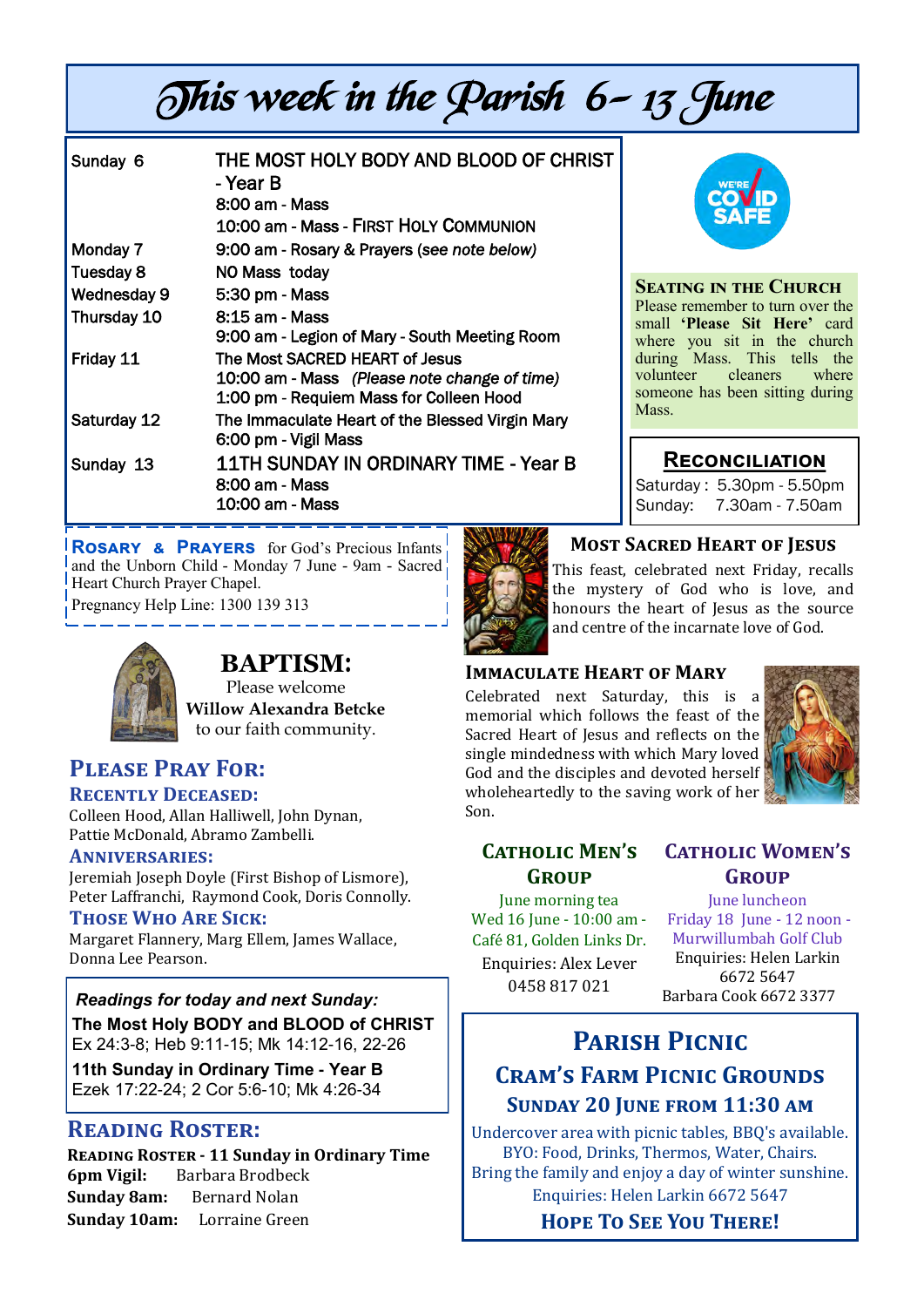# *First Holy Communion is being celebrated in our Parish this weekend.*



Congratulations to the children receiving Jesus for the first time in Holy Communion! We welcome them into full communion with our faith community, as they have now completed the initiation process that commenced with Baptism.

We thank parents, teachers and catechists who helped prepare the children for this special occasion, and ask you to continue to keep the children and their families in your prayers.

### **Entrance Hymn: OUR SUPPER INVITATION**

Kevin Bates

Take of my bread and eat, drink my new wine. Take of my life and live, branch of my vine. Let me befriend you now; eat take your fill. Don't be afraid to dream; love, has its will.

Take up your burden now walk 'til you find just what the journey means; walk while there's time. Food for the journey will answer your need. Don't be afraid to dream; love, my love will lead.

Take of my bread and eat, drink my new wine. Be a sweet nourishment to good friends of mine. Let me befriend you now; eat, take your fill. Share with your people, that love has its will.

Take of my bread and eat, drink my new wine Take of my life and live, branch of my vine.

### **Communion Hymn:**

### **One Bread, One Body**

John Foley SJ

### **Refrain:**

**One bread, one body, one Lord of all, one cup of blessing which we bless, and we, though many, throughout the earth, we are one body in this one Lord.** 

- 1. Gentile or Jew, servant or free, woman or man, no more.
- 2. Many the gifts, many the works, one in the Lord of all.
- 3. Grain for the fields, scattered and grown, gathered to one, for all.

## **Planned Giving Renewal**

Thank you to everyone who continues to donate to the Parish and Clergy Fund. Your continued support is much appreciated.

Our new sets of Planned Giving envelopes have arrived that will commence in July. They will be ready for distribution shortly.

If you are new to the Parish and would like to receive a set of envelopes, please contact the Parish Office. A reminder that giving may also be completed online by EFT. Bank account details are:

**First Collection** – for the support of our clergy locally and in the Diocese and for upkeep of our presbytery.

BSB: 062 580 | A/C No: 0090 5461 | A/C Name: Presbyterium A/C Murwillumbah

**Second Collection** – for support our Parish, including maintenance of our churches and parish buildings, parish office wages and administration expenses.

BSB: 062 580 | A/C No: 0090 4506 | A/C Name: Catholic Church Murwillumbah

Please include a reference on your EFT donation – your surname and/or PG number e.g. *Jones PG 123*

### **Recessional Hymn:**

### **Here I Am Lord**

Dan Schutte SJ

1. I, the Lord of sea and sky, I have heard my people cry. All who dwell in dark and sin my hand will save. I who made the stars of night, I will make their darkness bright. Who will bear my light to them? Whom shall I send?

#### **Refrain:**

#### **Here I am, Lord. Is it I, Lord? I have heard You calling in the night. I will go Lord, if You lead me. I will hold your people in my heart.**

- 2. I, the Lord of snow and rain, I have borne my people's pain. I have wept for love of them. They turn away. I will break their hearts of stone, give them hearts for love alone. I will speak my word to them. Whom shall I send? **R.**
- **3.** I, the Lord of wind and flame, I will tend the poor and lame, I will set a feast for them. My hand will save. Finest bread I will provide till their hearts be satisfied, I will give my life to them, whom shall I send? **R.**
	- (Used with permission: One License A-641466)